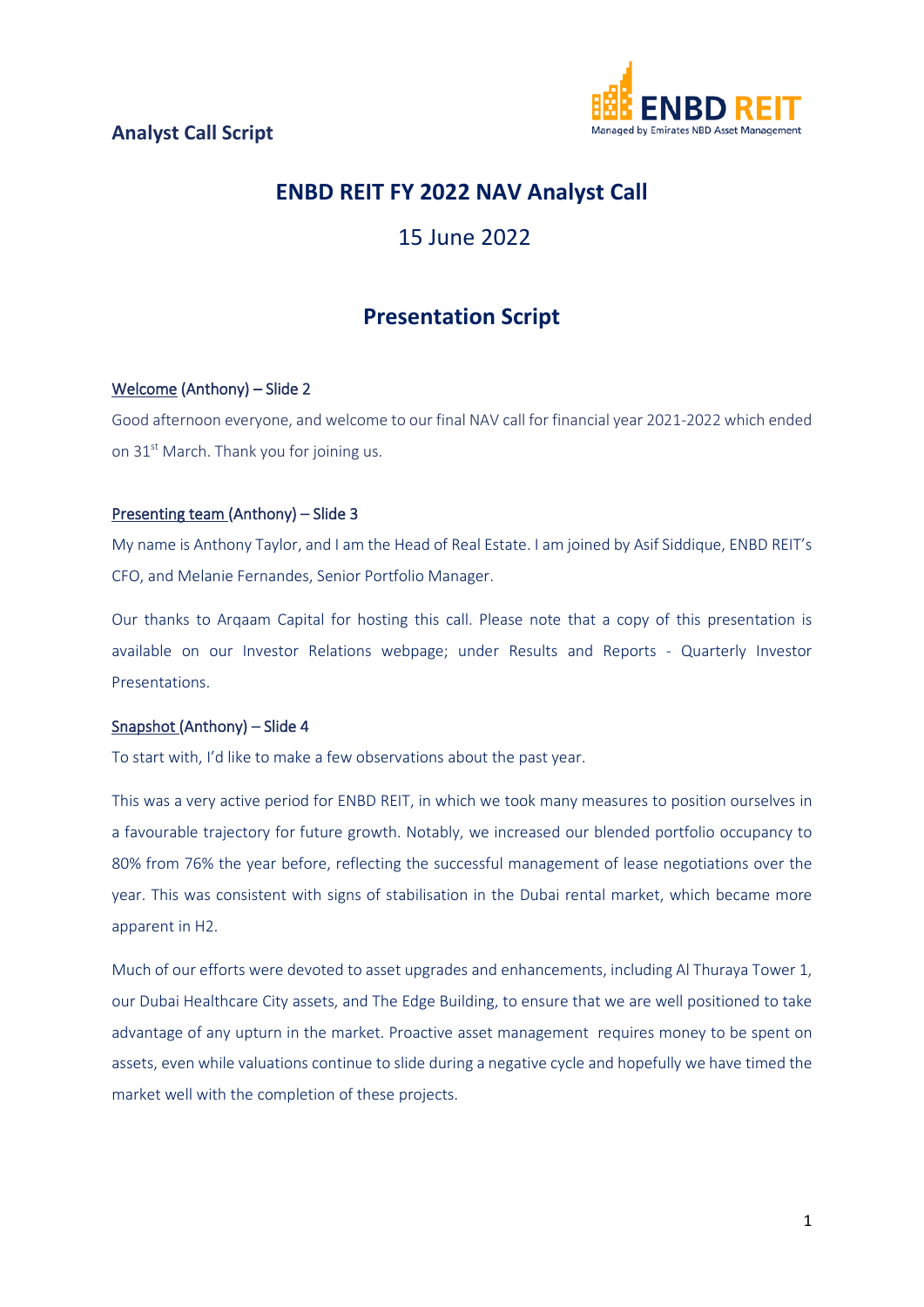

At the same time, we significantly streamlined and reduced our operating, fund, and finance costs, with total expenses reducing by 11.6%. We are also pleased to have taken advantage of the prevailing lower interest rate environment at the time to refinance our entire debt facility with Emirates NBD and Commercial Bank of Dubai in November – December 2021, for a 5-year period on attractive commercial terms, to strengthen our financial position.

Importantly, we also renegotiated the lease of Uninest which was the last significant leasing challenge coming out of the pandemic. The new lease provides more certainty to our cashflows going forward albeit at lower rates than the original contract.

Looking at Slide 4 of the presentation, the value of our portfolio ended the year at USD 356 million roughly on par with the prior year. This was driven by a soft first half followed by clear signs of market stabilisation in H2 as COVID-19 restrictions eased and economic activity in Dubai recovered.

Our Net Asset Value stood at USD 167 million at the end of the year or USD 0.67 per share, down 7.4% from USD 180 million or USD 0.72 per share the previous year. This valuation was impacted both by the capital expenditure on Al Thuraya Tower 1 and other buildings, as well as one-off expenses and accounting liabilities relating to our debt refinancing towards the end of 2021.

As mentioned before, occupancy rose to 80%, with the residential and alternative markets at nearly 100% and the office market still somewhat weaker. Occupancy at Al Thuraya Tower 1 was impacted prior to the refurbishment that began in 2020 and following its successful completion in Q1 2022, we have begun the process of actively marketing the property and bringing in new tenants successfully. Melanie will elaborate on this further on in the presentation.

Furthermore, our Weighted Average Unexpired Lease Term increased to 4.3 years, representing a considerable improvement over recent years and in turn providing us with greater rental income stability.

Our current asset allocation by value across the 11 buildings is made up of 69% office, 14% residential, and 17% alternative and we remain committed to a diversified portfolio to enable us to better weather all market cycles.

#### Payments to shareholders (Anthony) – Slide 5

On Slide 5 you'll see our dividend history and commitment to maintaining returns to shareholders since we listed just over 5 years ago. We are pleased to be able to offer shareholders a higher final dividend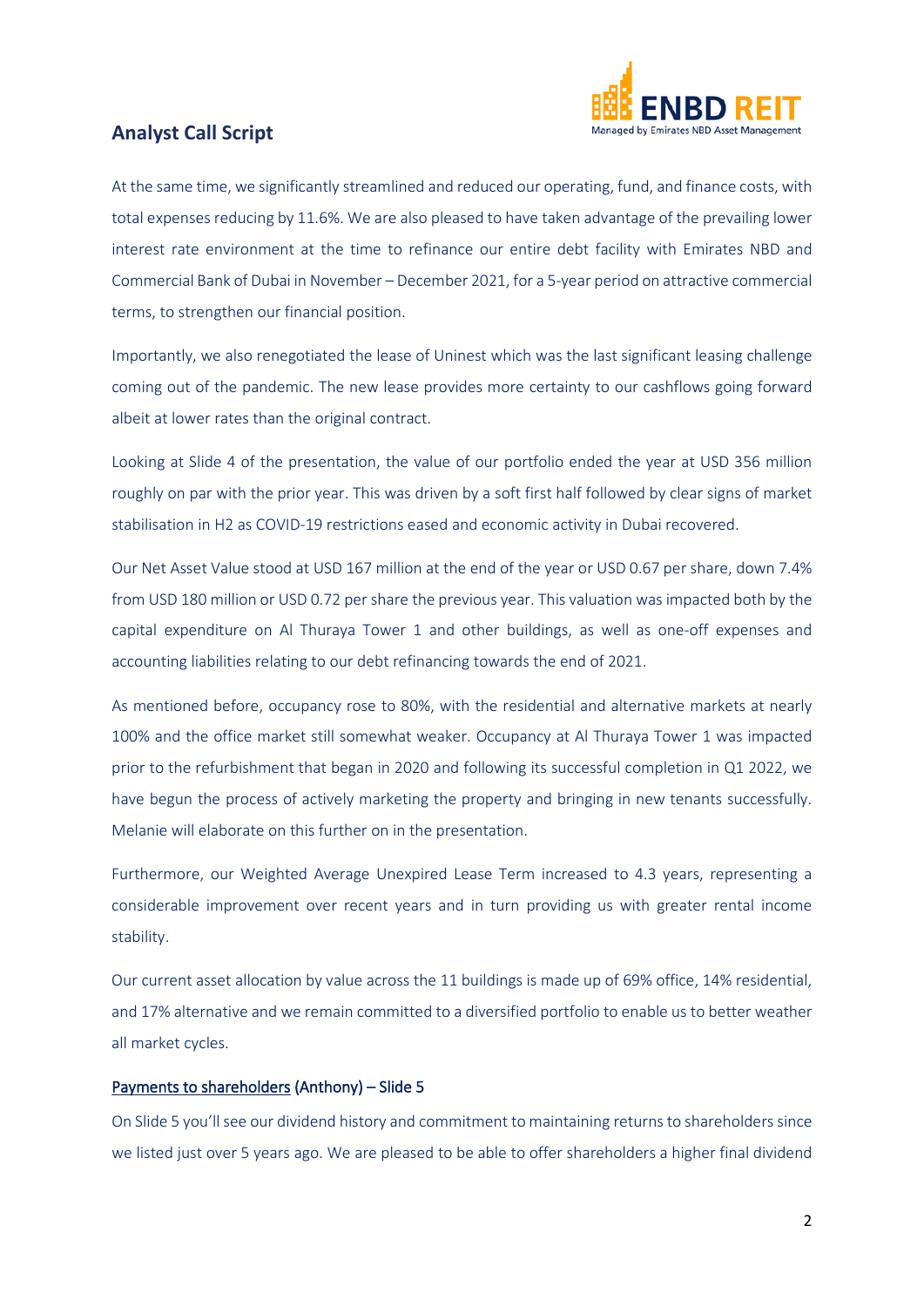

than last year, at USD 5 million or 2 cents a share, representing a 13.6% increase on the same period last year. The total dividend payable for the year is USD 9.5 million or 3.8 cents per share, up 2.7% on the previous financial year. This equates to a dividend yield for the year of 5.7% on NAV and 8.8% on the prevailing share price at the  $31<sup>st</sup>$  March.

I should point out that, similarly to last year, there was no regulatory requirement for ENBD REIT to distribute dividends, as our negative valuation movements slightly exceeded our net rental income / Funds From Operations (FFO). However, we remain firmly committed to our policy of distributing as much of our net rental income as possible while maintaining a prudent liquidity position. The proposed dividend is 99% of the net rental income / FFO that was generated during the period, which management is now more comfortable can be accommodated given the performance of the REIT and current market conditions. You will recall, last year's total dividend equated to 78% of the total net rental income based on the continued uncertainty of rental payments being experienced during the pandemic. We are pleased to confirm that cashflow certainty improved over the last financial year, resulting in a higher percentage of FFO being distributed.

I'll now hand over to Asif to provide you with an overview of our current capital structure on slide 6.

#### Capital structure (Asif) – Slide 6

Thanks Anthony. As mentioned, we were pleased to secure the refinancing of our entire debt when we did, with a syndicated facility worth USD 200 million through Emirates NBD and Commercial Bank of Dubai. The new 5-year facility has replaced our debt of USD 45 million with Standard Chartered Bank and USD 150 million with Mashreq Bank on favourable terms including an improved profit margin of 2% over 3-month LIBOR that is expected to lead to USD 7 million of savings over the full term. The additional drawdown of USD 5 million in debt has been used to contribute to the refurbishments of the buildings.

The refinancing did not only provide improved commercial terms for ENBD REIT going forward but also extended flexibility around its financial covenants, most notably the Loan to Value (LTV) covenant, which was raised to 60%. Current LTV is now at 54%, providing welcome headroom even while market valuations appear to be stabilising.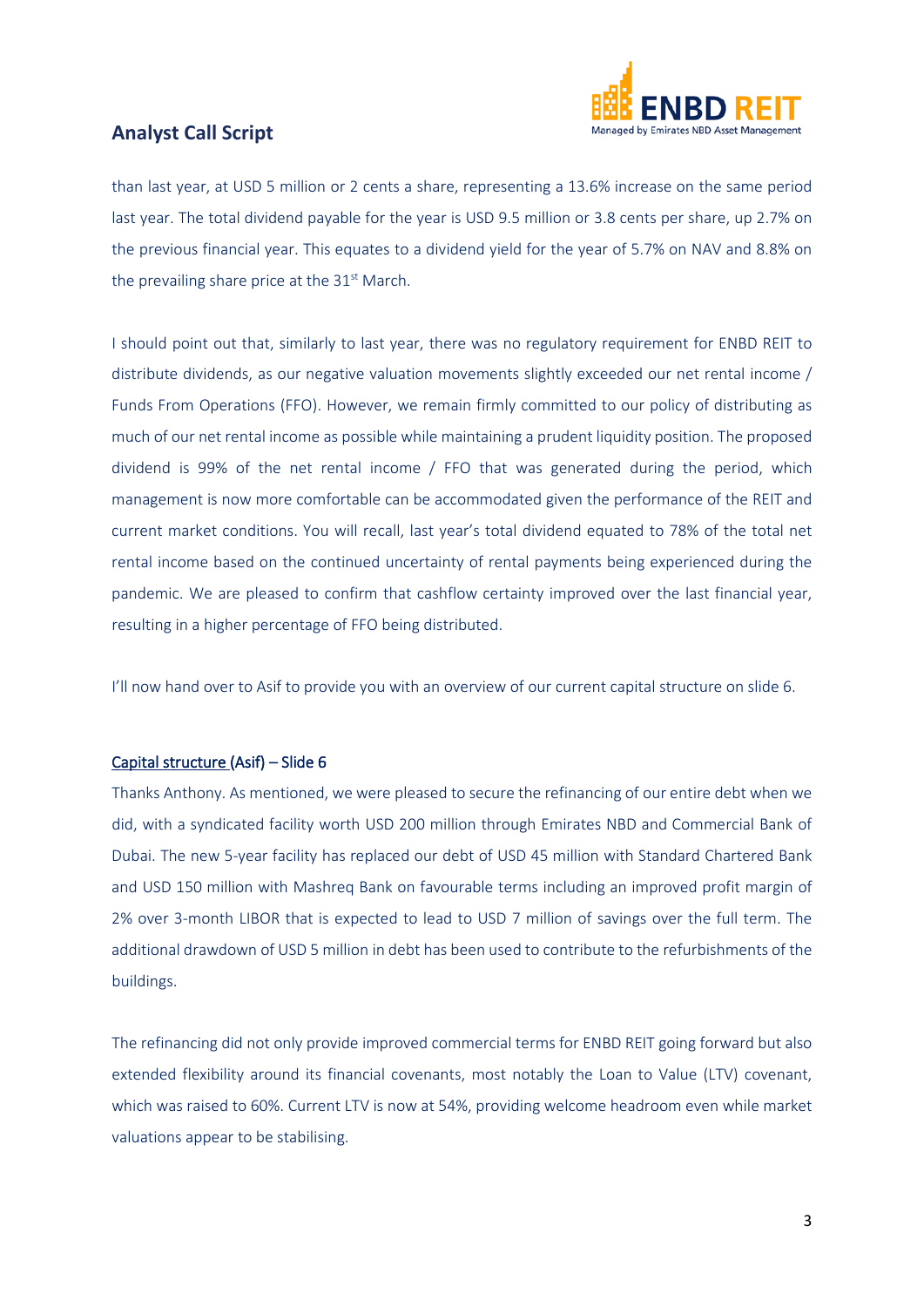

The new facility does, however, remain unhedged and exposes ENBD REIT to interest rate increases in the short term. Management is closely monitoring the interest rate outlook and hedge pricing to identify suitable timing to enter into conservative levels of profit rate hedging. We are of the view, that current hedge pricing, given the global outlook, is not attractive to lock in today for the 5 year term of the facility. The interest rate expense, which was lower in the last two years due to a lower interest rate environment, will increase this year.

We would like to extend our thanks to all our lenders, old and new, for their valuable support. Our LTV of 54% is supported by stable valuations and strong cash flows with an interest rate coverage of 3.7x as at 31<sup>st</sup> March. Taking into account the anticipated interest rates increases over the next year, we are comfortable that we are covered on this covenant moving forward.

I'll now hand back to Anthony to go through the details of the portfolio.

#### Portfolio characteristics (Anthony) – Slide 8

Thank you Asif.

On slide 8, our diversified portfolio remains unchanged for the year, with slight variations in our sector allocations due to movements in valuations.

The rise in occupancy to 80% was achieved despite a drop in occupancy from 43% to 35% at Al Thuraya Tower 1, one of our largest office assets, where the extensive upgrades required many parts of the building to remain unoccupied. This decline however was offset by strong occupancy increases at Burj Daman from 69% to 79%, DHCC 25 from 67% to 77%, and Al Ramth 57 & 59 – Remraan from 46% to 98%. These improvements in occupancy were the result of flexible rental renegotiations attracting new tenants to these buildings and successful marketing of our portfolio, as well as the stabilisation of the market which also played a significant role in these improved occupancy numbers.

#### ENBD REIT's valuations stabilizing post pandemic (Anthony) – Slide 9

The chart on slide 9 shows that the continuing pressures on valuations across our portfolio since listing have begun levelling off. Even though improvements in portfolio valuations in December 2021 were a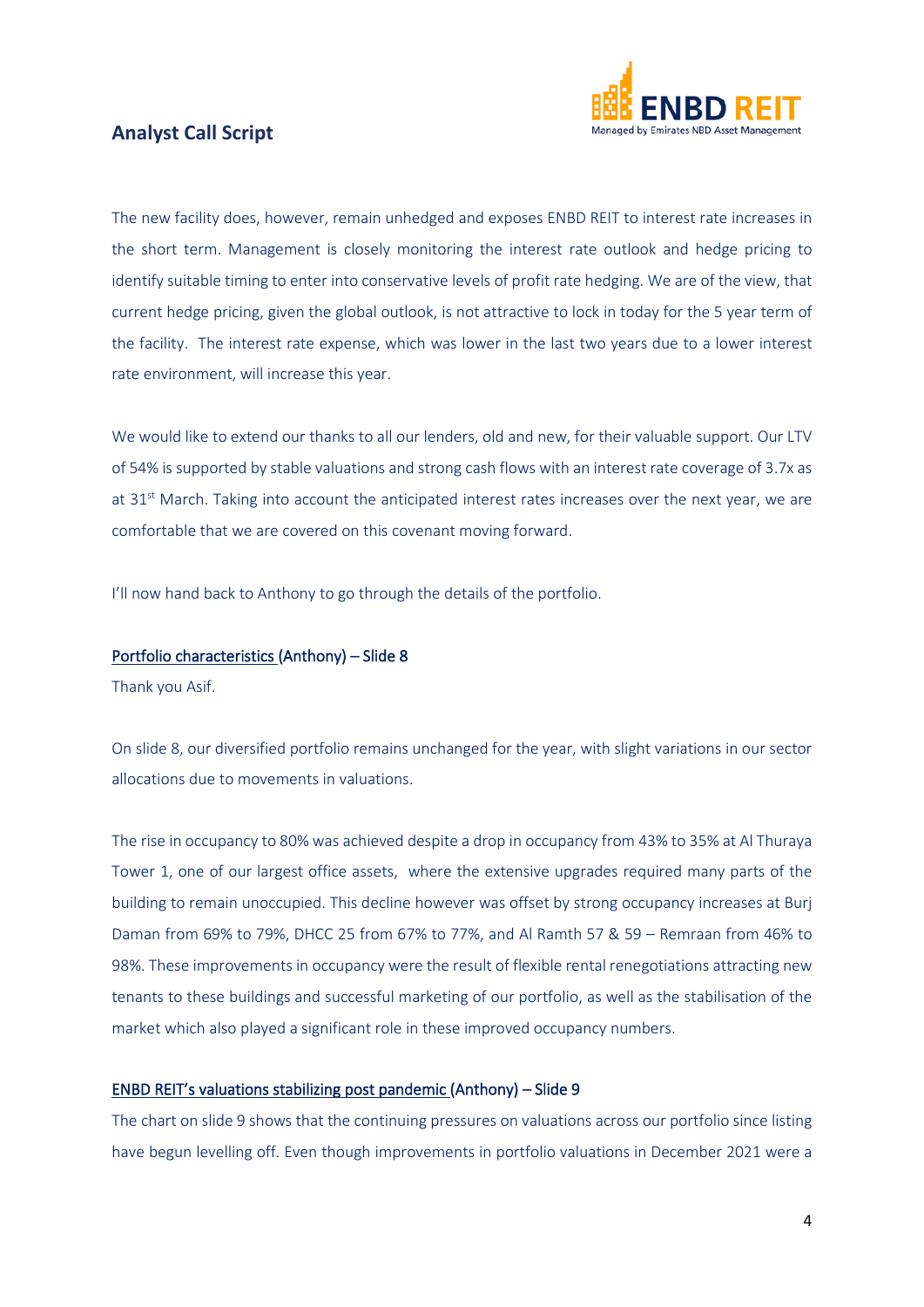

result of the new valuation methodology adopted in line with regulations, the trend towards stabilisation is evident over the last year.

#### ENBD REIT's office and alternative portfolios impacted (Anthony) – Slide 10

On slide 10, we see this trend broken down by sector and individual asset, with the valuations of almost all our 11 buildings recording an increase in the second half.

At this point I would like to hand you over to Melanie who will take you through the performance of our portfolio in more detail.

#### Asset snapshot (Melanie) – Slide 11

Thanks Anthony.

Starting on slide 11, overall office occupancy has gone up slightly to 72% from 70%, and the total value of the office portfolio has increased from USD 243 million to USD 245 million. In particular, occupancy at The Edge Building remained strong at 99%, underpinned by the award of the prestigious LEED Gold certification in March 2022 and the renewal of a 5-year lease with Oracle in 2021.

Our primary challenge still remains Al Thuraya Tower 1, but occupancy is projected to improve in the coming months given the completion of the refurbishments. The upgrades, valued at 22 million dirhams, created a modern and sophisticated workplace that promotes health, comfort, and wellbeing. The works included repurposing the first floor and outdoor podium to include common facilities; installing new lifts with destination control and improved speed to reduce overall waiting times; refreshing lift lobbies, toilets and corridors; and addition of toilets for people of determination.

With occupancy having dropped as low as 35% due to the disruption, we are now able to offer more readily available office space in the tower to tenants once again. Following the completion of the refurbishment works, we have been pleased to receive significant new leasing enquiries from corporate tenants. To date, we have managed to convert 21,000 sq. ft into new signed leases, which equates to a 10% improvement in overall occupancy; and not reflected in our 31<sup>st</sup> March numbers. While this initial take up of vacant space in the building has been positive, the market remains challenging and requires active negotiations to maintain occupancy levels.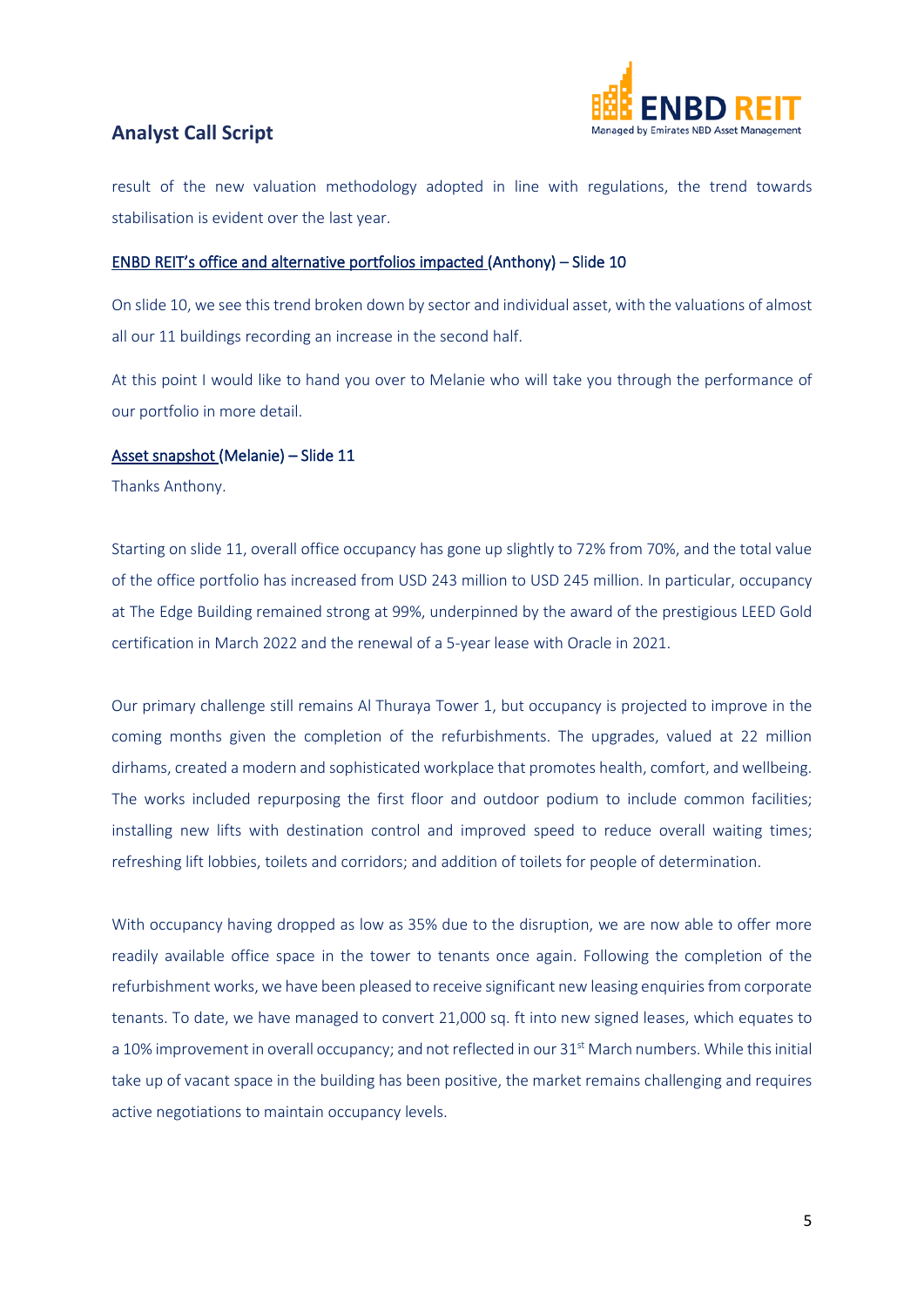

Burj Daman occupancy has gone up 10% in the year to 79%, due to the availability of smaller units as well as an improved leasing commission structure designed to incentivise new introductions to the building. Earlier in 2021, we also completed upgrades to two other office buildings, DHCC 49 and DHCC 25, which included refurbishments to ground floor lobbies that significantly improved their appearance. The upgrades proved to be successful, increasing the occupancy at DHCC 25 from 67% to 77% while DHCC 49 remained stable at 78%.

#### Asset snapshot (Melanie) – Slide 12

Looking at the residential portfolio on slide 12, overall occupancy has greatly improved across all three assets, and now stands at 97% compared to 75% the year before. Occupancy at Binghatti Terraces stands at 96% for the year, up from 46% in the previous year, whilst Remraam occupancy is at 98% compared to 46%. Arabian Oryx House also maintained its occupancy above 95% during the year. These improvements are largely the result of closely monitoring market rents to ensure the units were offered at competitive rates, combined with an effective marketing and flexible payment terms. As we witness this sector of the market improving, we continue to push for higher rental rates, being mindful of the fluid nature of occupants who are becoming more price sensitive as overall living costs rise with current inflation.

Our smallest residential assets by value, Remraam in Dubailand, currently at its highest occupancy and strata owned, has been earmarked for potential disposal either as a single asset or on a unit-by-unit basis, should this achieve substantially higher value on exit.

#### Asset snapshot (Melanie) – Slide 13

In the alternative segment, we are pleased that overall occupancy across the three buildings remained stable at almost 100%. The renegotiation of the Uninest lease was a major event in the last financial year, providing the portfolio with improved visibility on future cash flow, and finally concluding the rental uncertainty brought about by the pandemic. Under the new lease terms, the turnover clause entitles the REIT to a percentage of the operator's gross revenue in coming years, which should compensate for the lower fixed rent that was agreed. The renegotiation also reflects our philosophy of engaging constructively with tenants, for the benefit of all parties.

I'll now hand back to Asif to take you through the financials.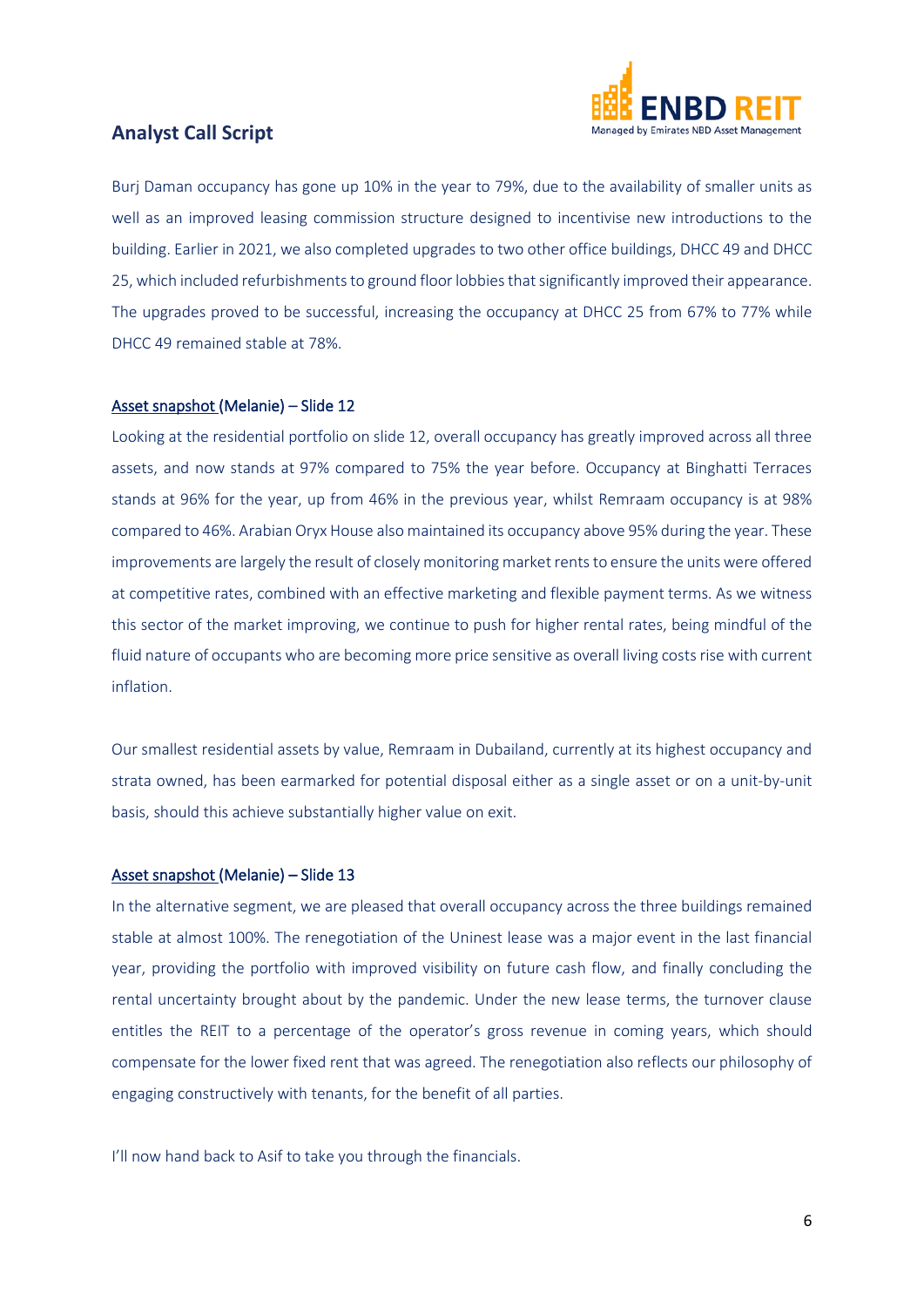

#### Financial summary (Asif) – Slide 15

Thanks Melanie. Could we please move to slide 15 where you'd see our gross income was down 15% from the previous year to USD 27.3 million, mainly due to lease renewals taking place at lower rates in various buildings, following the impact of the pandemic and softer market conditions remaining in the office sector, which contributes over 60% to the total portfolio revenue. The drop can also be attributed to a reversal of income totalling USD 4 million that was booked in the previous year. This income was related to the Uninest renegotiation, the Yardi property investment platform implementation, and an IFRS 16 adjustment in South View School.

Due to the more favourable interest rate environment, finance costs fell 6% from last year. This was achieved even though the figures were heavily impacted by two one-off costs relating to the refinancing being:

- 1. Unamortised arrangement costs relating to the old Mashreq Bank debt facility
- 2. Losses from unwinding a hedge as part of our refinancing exercise

As mentioned, this refinancing is expected to lead to savings of USD 7 million in margin over the 5-year term of the facility. Without these one-off expenses of USD 1.4 million, our finance costs would have fallen by 19% year on year. Fund and Operating Expenses also reduced during the year.

Due to these adjustments to gross income and exceptional one-off expenses relating to the refinancing, our net rental income / FFO fell 19.7% to USD 9.5 million during the year.

#### Financial performance (Asif) – Slide 16

On slide 16, you can see our overall performance. Gross income is down, somewhat offset by lower expenses. Unrealised valuation losses were significantly lower than the previous year, signalling the stabilisation in market conditions. After allowance for the accounting hedge liability relating to the refinancing, the net income for the year resulted in a loss of USD 4.4million, in contrast to USD 39.4 million the year before.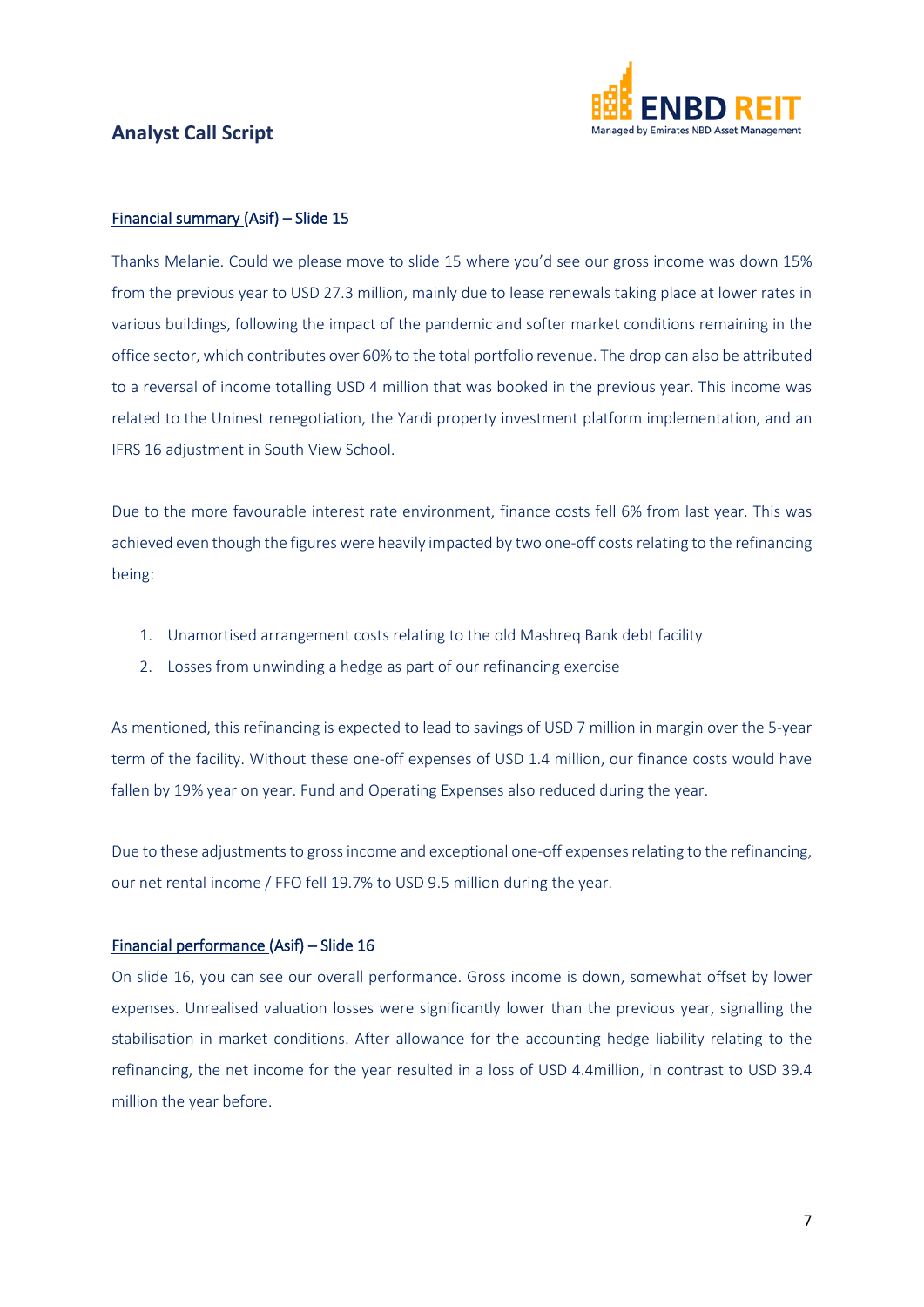

#### Breakdown of total expenses (Asif) – Slide 17

Moving on to slide 17, we can see a detailed breakdown of our expenses for the year. Operating expenses were USD 5.5 million, down from USD 6.2 million the year before due to our continued focus on the active management of properties and achieving further efficiencies; fund expenses were USD 4.8 million, down from USD 5.9 million the previous year mainly due to the absence of further doubtful debt provisions, combined with lower management fees being charged off a lower NAV; and finally, finance costs were USD 7.4 million, down from USD 7.9 million the year before. When combined, these expenses amount to USD 17.8 million, representing an 11.6% decrease from last year.

Back to you Anthony for the closing remarks.

#### Closing remarks (Anthony)

Thanks Asif, this concludes our financial year presentation for 2021-22. To recap, this very active year for ENBD REIT included many positive measures, including:

- Active asset management and enhancement of the existing portfolio through strategic upgrades and incentives to improve leasability and tenant demand
- Balancing occupancy and gross revenue through ongoing leasing efforts
- Reducing costs in line with market pressures
- Refinancing our entire debt on more favourable terms to reduce the cost of financing
- Concluding the lease negotiation with Uninest which provides us with improved visibility on cash flows

With the one-off costs that impacted our 2021-22 income now behind us, we are looking forward to a promising year ahead. We hope our strategy and approach to engaging with our most valuable assets, our tenants, will enable us to take advantage of market conditions as they unfold.

And lastly, I'd like to highlight that during March 2022, ENBD REIT celebrated its 5-year anniversary. We'd like to thank all our stakeholders for their continued interest and support over this period as we start a new phase in our journey.